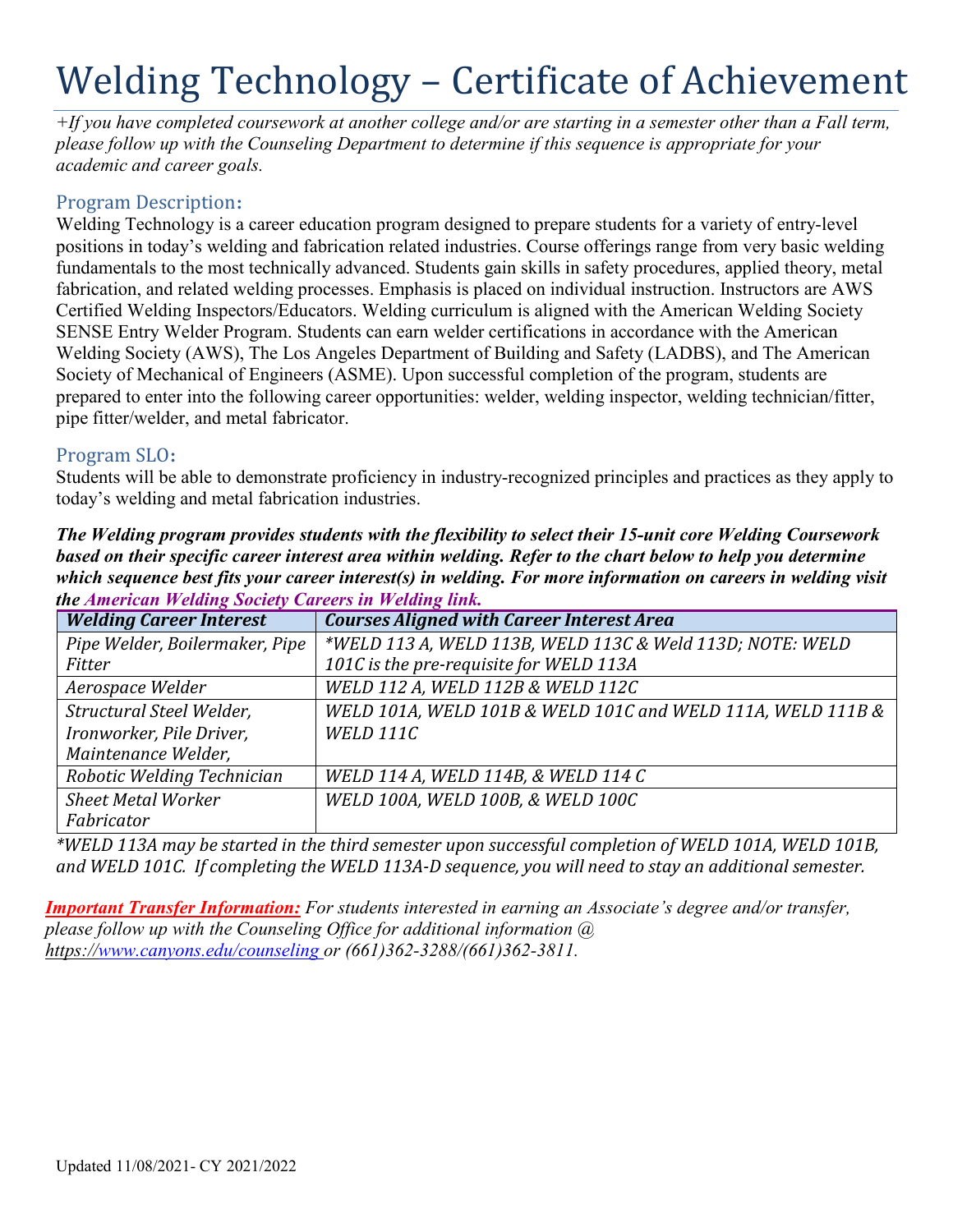#### *Major courses are sequenced and <i>BOLDED* based on recommendations by the <u>[Welding Technology Department](https://www.canyons.edu/academics/welding/)</u><br>**FA** = **Fall:** WI = Winter: SP = Spring: SU = Summer  $FA = Fall: WI = Winter: SP = Spring: SU = Summer$

| <b>Course</b>         | <b>Title</b>                                                                                                                                        | <b>Units</b> | $\sim$       |
|-----------------------|-----------------------------------------------------------------------------------------------------------------------------------------------------|--------------|--------------|
|                       |                                                                                                                                                     |              | <b>Major</b> |
| <b>Group 1 Course</b> | Select a course from Group 1 below. Must complete at<br>least 15 units of Welding Coursework from Option 1 or                                       | $2.5 - 4$    | Major        |
|                       | Option 2- see table below (FA, SP)                                                                                                                  |              |              |
| <b>Group 1 Course</b> | Select a course from Group 1 below. Must complete at<br>least 15 units of Welding Coursework from Option 1 or<br>Option 2- see table below (FA, SP) | $2.5 - 4$    | Major        |
| <b>WELD 132</b>       | <b>Blueprint Reading for Welders and Fabricators (FA, SP)</b>                                                                                       | 3            | Major        |
| <b>ENGL 104 OR</b>    | <b>Technical Reading and Writing (FA, SP) OR Technical</b>                                                                                          | 3            | Major        |
| <b>*ENGL 204</b>      | <b>Report Writing (FA, SP)</b>                                                                                                                      |              |              |
|                       | <b>Term Total:</b>                                                                                                                                  | $11 - 14$    |              |

*\*ENGL 204 has an ENGL 101 – English Composition pre-requisite.*

## **Second Semester (12-22 units minimum)**

| <b>Course</b>         | <b>Title</b>                                                                                                                                       | <b>Units</b> | <b>Major</b> |
|-----------------------|----------------------------------------------------------------------------------------------------------------------------------------------------|--------------|--------------|
| <b>Group 1 Course</b> | Select a course from Group 1 below. Must complete at<br>least 15 units of Welding Coursework from Option 1 or<br>Option 2- seetable below (FA, SP) | $2.5 - 4$    | Major        |
| <b>Group 1 Course</b> | Select a course from Group 1 below. Must complete at<br>least 15 units of Welding Coursework from Option 1 or<br>Option 2- seetable below (FA, SP) | $2.5 - 4$    | Major        |
| <b>WELD 131</b>       | Non-Destructive Testing (FA, SP)                                                                                                                   |              | Major        |
| <b>MFGT 090</b>       | <b>Measurements and Computations (FA, SP)</b>                                                                                                      |              | Major        |
|                       | <b>Term Total:</b>                                                                                                                                 | $11 - 14$    |              |

## **Third Semester (23-34 units minimum)**

| <b>Course</b>             | <b>Title</b>                                               | <b>Units</b> | <b>Major</b> |
|---------------------------|------------------------------------------------------------|--------------|--------------|
| <b>Group 1 Course</b> (if | Select a course from Group 1 below. Must complete at least | $2.5 - 4$    | Major        |
| additional units are      | 15 units of Welding Coursework from Option 1 or Option     |              |              |
| needed to meet the 15)    | 2- seetable below (FA, SP)                                 |              |              |
| <b>Group 1 Course</b> (if | Select a course from Group 1 below. Must complete at least | $2.5 - 4$    | Major        |
| additional units are      | 15 units of Welding Coursework from Option 1 or Option     |              |              |
| needed to meet the 15)    | 2- seetable below (FA, SP)                                 |              |              |
| <b>WELD 130</b>           | <b>Welding Metallurgy (FA, SP)</b>                         | 3            | Major        |
| <b>WELD 133</b>           | <b>Welding Inspection (FA)</b>                             | 3            | Major        |
| <b>CWE 186 WELD OR</b>    | <b>Cooperative Work Experience Education Welding</b>       | $1 - 4$      | Major        |
| <b>CWE 188 WELD</b>       | <b>Technology Internship (Unpaid or Paid)</b>              |              |              |
|                           | <b>Term Total:</b>                                         | $12+$        |              |

\*Visit the Internship Website to learn more about internship opportunities and to register with JobSpeaker, internship database. **Total Units: 34**

## **Group 1: Complete fifteen units from one of the two options below:**

**Option 1: Complete fifteen units from two of the course blocks below.** *It is recommended you take courses that align with one of the Certificate pathways: Metal Fabrication, Gas Tungsten Arc Welding, Robotic Welding Automation, Semiautomatic Welding and/or Structural Steel Welding. Consult with the Counseling or Welding Department for more information.*

| WELD 100A        | <b>Introduction to Metal Fabrication (FA)</b>                                                   | 2.5 |
|------------------|-------------------------------------------------------------------------------------------------|-----|
| <b>WELD 100B</b> | <b>Intermediate Metal Fabrication (SP)</b> WELD 100A is a pre-requisite                         | 2.5 |
| <b>WELD 100C</b> | <b>Advanced Metal Fabrication (FA)</b> WELD 100B is a pre-requisite                             | 2.5 |
|                  |                                                                                                 |     |
| <b>WELD 101A</b> | Introduction to Shielded Metal Arc Welding - (5 week course - FA, SP)                           | 2.5 |
| <b>WELD 101B</b> | Intermediate Shielded Metal Arc Welding - (5 week course - FA, SP) WELD 101A is a pre-requisite | 2.5 |
|                  |                                                                                                 |     |